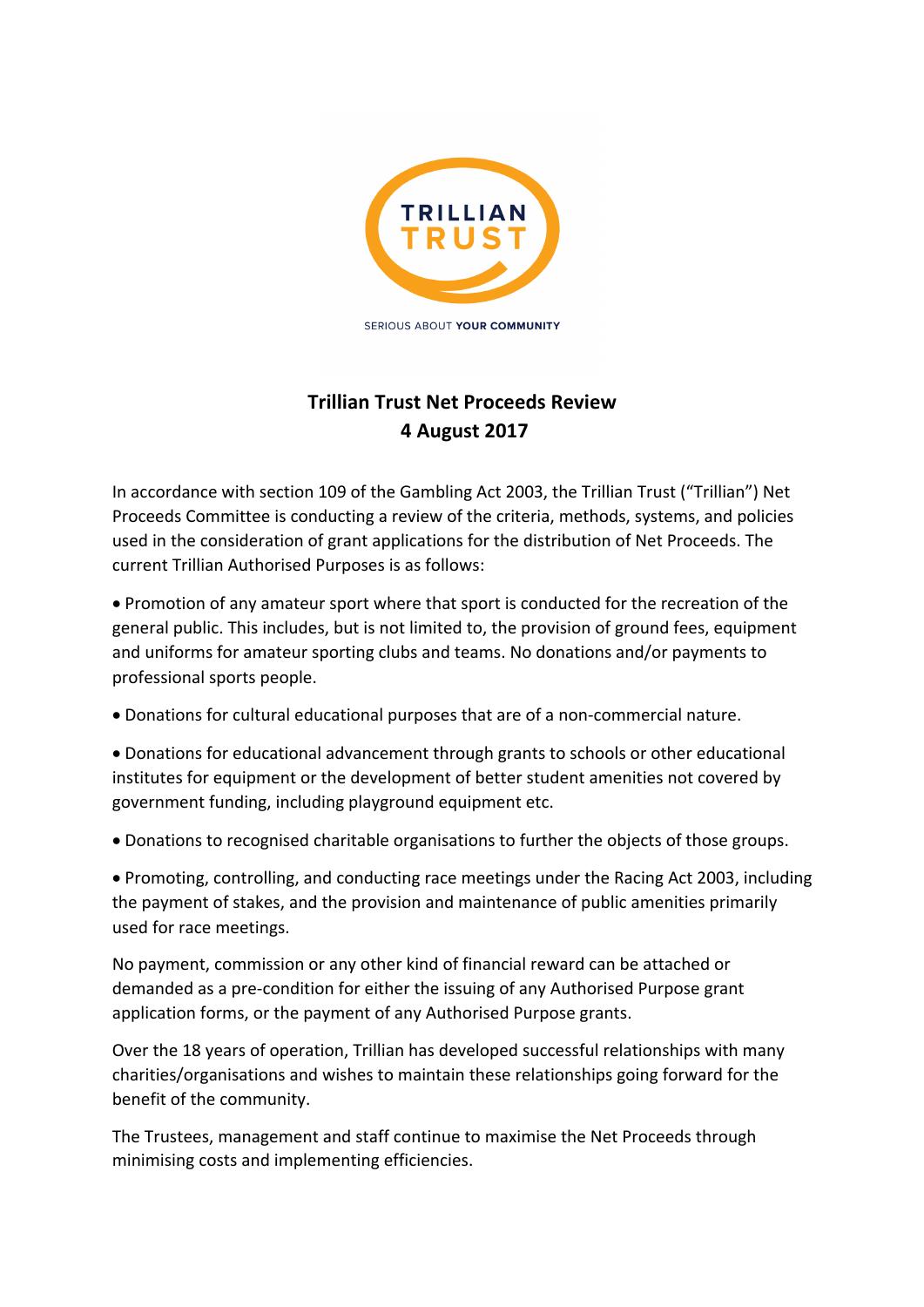To ensure as many organisations as possible are aware of the ability to apply for funding from Trillian, all member venues display signage advising how to apply for funding, and the contact details of Trillian. In all publications of grants related information, Trillian will also include these details.

## **Minimum amount to be distributed for Authorised Purposes**

Trillian will maintain a minimum distribution of Net Proceeds to Authorised Purposes of 40% of the GST exclusive gross proceeds for each of its financial years. Whenever possible the amount distributed will exceed this minimum requirement.

## **Net Proceeds Committee**

The Net Proceeds Committee is currently made up no less than four natural persons whom are all key persons. The Net Proceeds Committee considers all applications received but reserves the right to form other Committees if and when required.

Net Proceeds will be distributed on a regular basis throughout the Trillian financial year in which the funds are raised. The Net Proceeds Committee will continue to meet at least 12 times annually to consider all applications received prior to the 10th of that month. The Net Proceeds Committee may meet more often if required.

All final funding decisions relating to grant applications are made at the sole discretion of the Trillian Trust Net Proceeds Committee.

## **Maintaining of website**

Trillian maintains a website for the public to access information about the grants process and allows the public to apply for funding through an online application portal. Details of how to contact Trillian are also included. The website is updated every month.

The Net Proceeds Committee will ensure that all approved applications meet the criteria of Trillian's Authorised Purposes and in accordance with Section 106(1) of the Gambling Act 2003.

## **Other Net Proceeds Committee procedural requirements**

Trillian maintains a grants database of all applications received. All details of the application are recorded including the information specified in Regulation 15 of the Gambling (Class 4 Net Proceeds) Regulations 2004.

Where a grant application is declined the applicant will be advised in writing of the decision and the reason(s) why the application was declined.

For applications to be considered they must be submitted via our online application process. If you have any issues using this please contact us.

All applications must be supported by competitive quotes or other evidence to justify the amount sought is appropriate.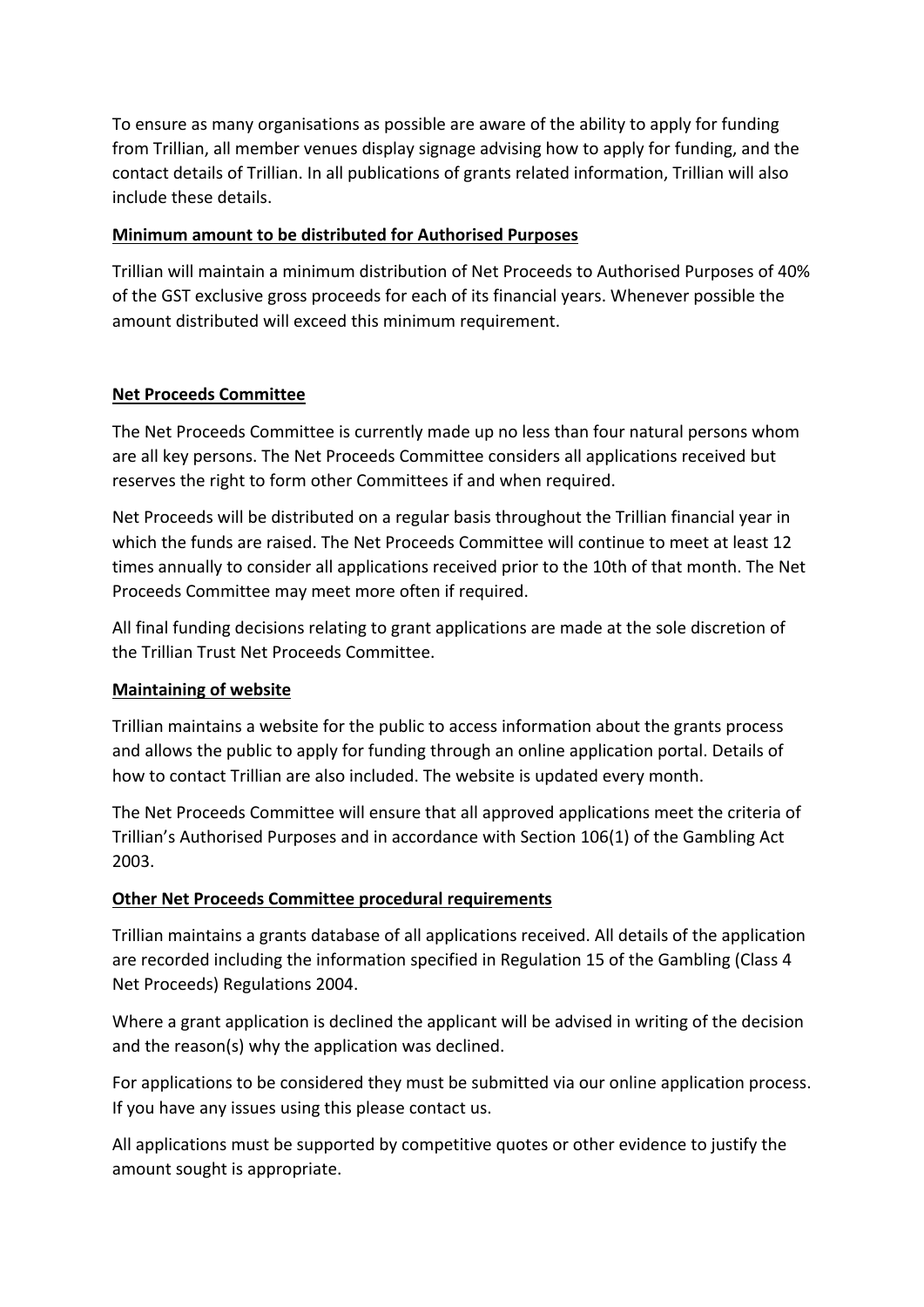The Net Proceeds Committee will not approve any applications where information has been made available that the applicant has received full funding from another source for the same specific purpose, or where the application is to reimburse money already spent by the applicant.

All applications that have been approved will have the funds deposited directly into the applicant's nominated bank account. The nominated bank account must be in the applicant organisations name. The funds will be paid to the applicant by a fully auditable direct bank payment.

Grants will be approved on the condition that they are only used for the specific purpose for which the application was made. Where necessary Trillian will detail which purposes have been approved.

Where the funds have been used contrary to the purpose for which they were approved or if the recipient has received funding from another source for the same purpose, Trillian will use its best endeavours to obtain the return of the funds distributed from the recipient.

## **Multi-year grants**

Where the Net Proceeds Committee commits to making a multi-year grant, it must ensure that the commitment does not exceed 4 years and the applicant is made aware, on or before the time that the first instalment of the grant is paid, that

- Payment of any future instalments of the grant is conditional on Trillian continuing to hold a licence, and
- Have available Net Proceeds to distribute and;
- That the specified Authorised Purpose for which the grant was made continues to be lawful and
- That each instalment of the grant is re-confirmed by the Net Proceeds Committee before payment and
- The applicant provides the Net Proceeds Committee with documentary evidence that previous instalments of the grant were spent for its intended purpose and
- It discloses the existence of multi-year grants it has entered into in its Annual Report.

## **Accountability Policy**

Trillian operates a 100% accountability policy for all funds distributed to applicant organisations.

## **Accountability Requirements**

• All approved grant recipients are advised within the approval letter that the funds are GST exclusive and they are required to return to Trillian detailed copies of the paid invoice/s and